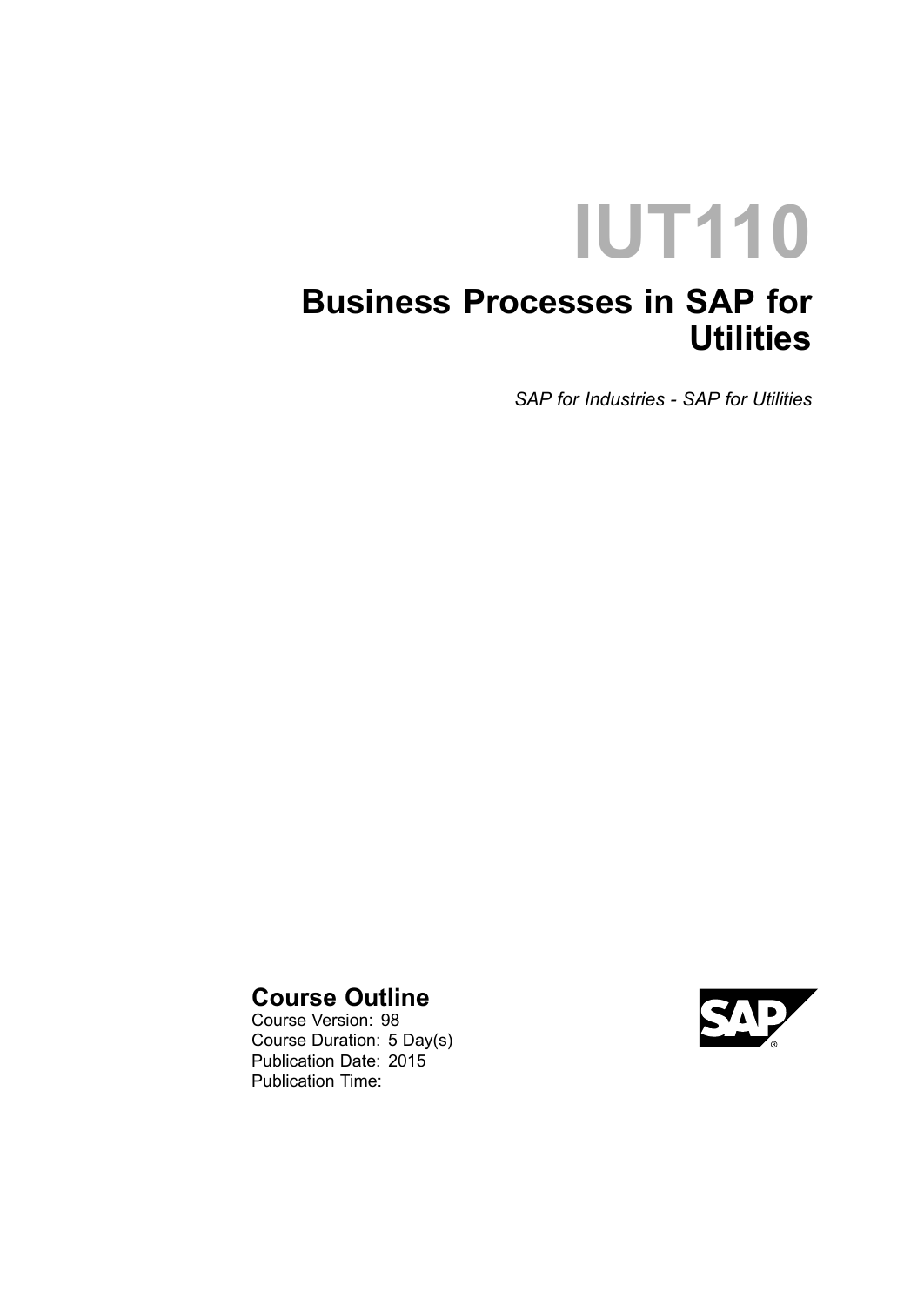#### **Copyright**

Copyright © SAP SE. All rights reserved.

No par<sup>t</sup> of this publication may be reproduced or transmitted in any form or for any purpose without the express permission of SAP SE. The information contained herein may be changed without prior notice.

Some software products marketed by SAP SE and its distributors contain proprietary software components of other software vendors.

#### **Trademarks**

- • Microsoft®, WINDOWS®, NT®, EXCEL®, Word®, PowerPoint® and SQL Server® are registered trademarks of Microsoft Corporation.
- • IBM®, DB2®, OS/2®, DB2/6000®, Parallel Sysplex®, MVS/ESA®, RS/6000®, AIX®, S/390®, AS/400®, OS/390®, and OS/400® are registered trademarks of IBM Corporation.
- •ORACLE® is <sup>a</sup> registered trademark of ORACLE Corporation.
- • INFORMIX®-OnLine for SAP and INFORMIX® Dynamic ServerTM are registered trademarks of Informix Software Incorporated.
- •UNIX®, X/Open®, OSF/1®, and Motif® are registered trademarks of the Open Group.
- • Citrix®, the Citrix logo, ICA®, Program Neighborhood®, MetaFrame®, WinFrame®, VideoFrame®, MultiWin® and other Citrix product names referenced herein are trademarks of Citrix Systems, Inc.
- • HTML, DHTML, XML, XHTML are trademarks or registered trademarks of W3C®, World Wide Web Consortium, Massachusetts Institute of Technology.
- •JAVA® is <sup>a</sup> registered trademark of Sun Microsystems, Inc.
- • JAVASCRIPT® is <sup>a</sup> registered trademark of Sun Microsystems, Inc., used under license for technology invented and implemented by Netscape.
- • SAP, SAP Logo, R/2, RIVA, R/3, SAP ArchiveLink, SAP Business Workflow, WebFlow, SAP EarlyWatch, BAPI, SAPPHIRE, Management Cockpit, mySAP.com Logo and mySAP.com are trademarks or registered trademarks of SAP SE in Germany and in several other countries all over the world. All other products mentioned are trademarks or registered trademarks of their respective companies.

#### **Disclaimer**

THESE MATERIALS ARE PROVIDED BY SAP ON AN "AS IS" BASIS, AND SAP EXPRESSLY DISCLAIMS ANY AND ALL WARRANTIES, EXPRESS OR APPLIED, INCLUDING WITHOUT LIMITATION WARRANTIES OF MERCHANTABILITY AND FITNESS FOR A PARTICULAR PURPOSE, WITH RESPECT TO THESE MATERIALS AND THE SERVICE, INFORMATION, TEXT, GRAPHICS, LINKS, OR ANY OTHER MATERIALS AND PRODUCTS CONTAINED HEREIN. IN NO EVENT SHALL SAP BE LIABLE FOR ANY DIRECT, INDIRECT, SPECIAL, INCIDENTAL, CONSEQUENTIAL, OR PUNITIVE DAMAGES OF ANY KIND WHATSOEVER, INCLUDING WITHOUT LIMITATION LOST REVENUES OR LOST PROFITS, WHICH MAY RESULT FROM THE USE OF THESE MATERIALS OR INCLUDED SOFTWARE COMPONENTS.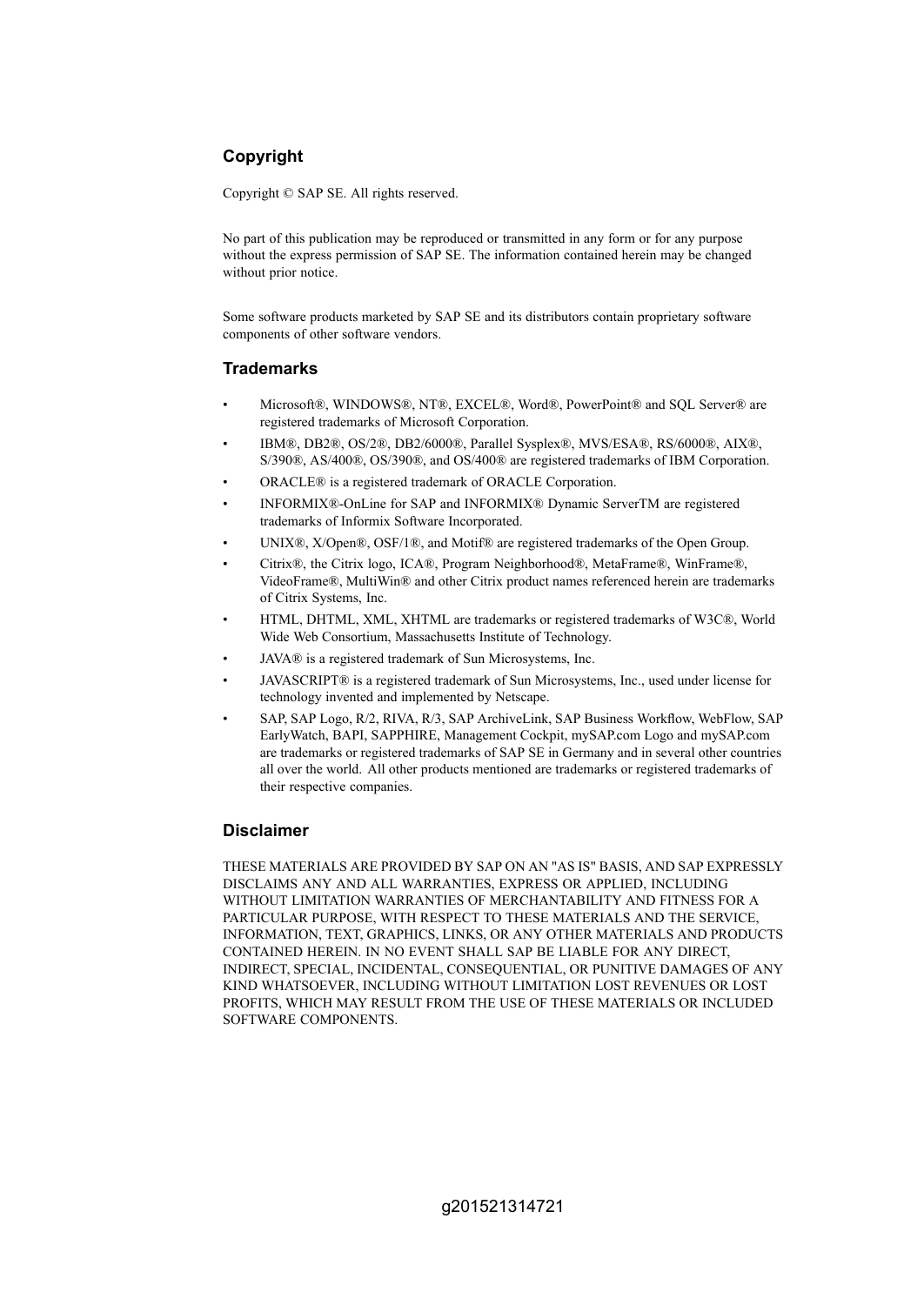# **Contents**

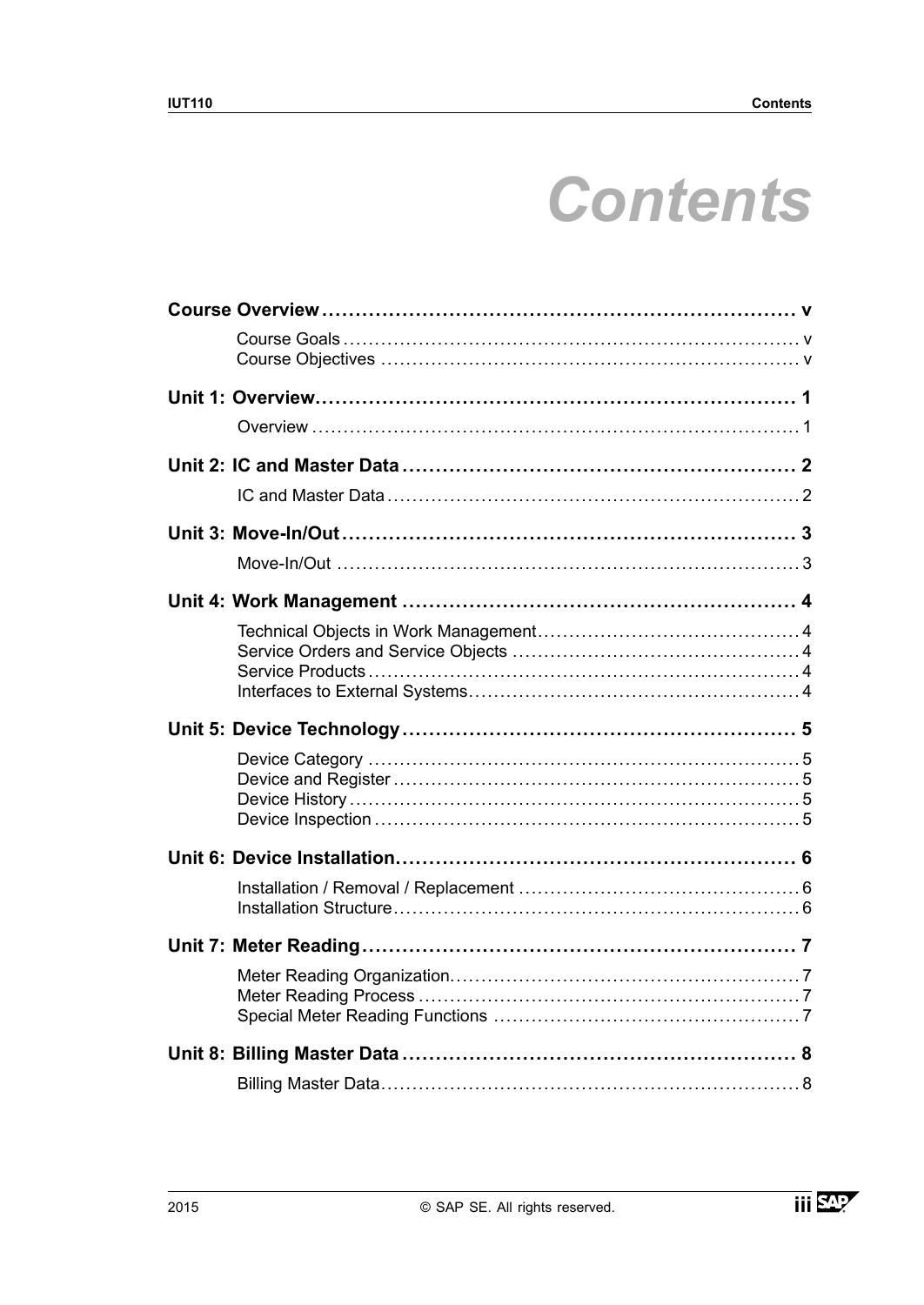| Contract Accounts Receivable and Payable-Overview  14 |  |
|-------------------------------------------------------|--|
|                                                       |  |
|                                                       |  |
|                                                       |  |
|                                                       |  |
|                                                       |  |

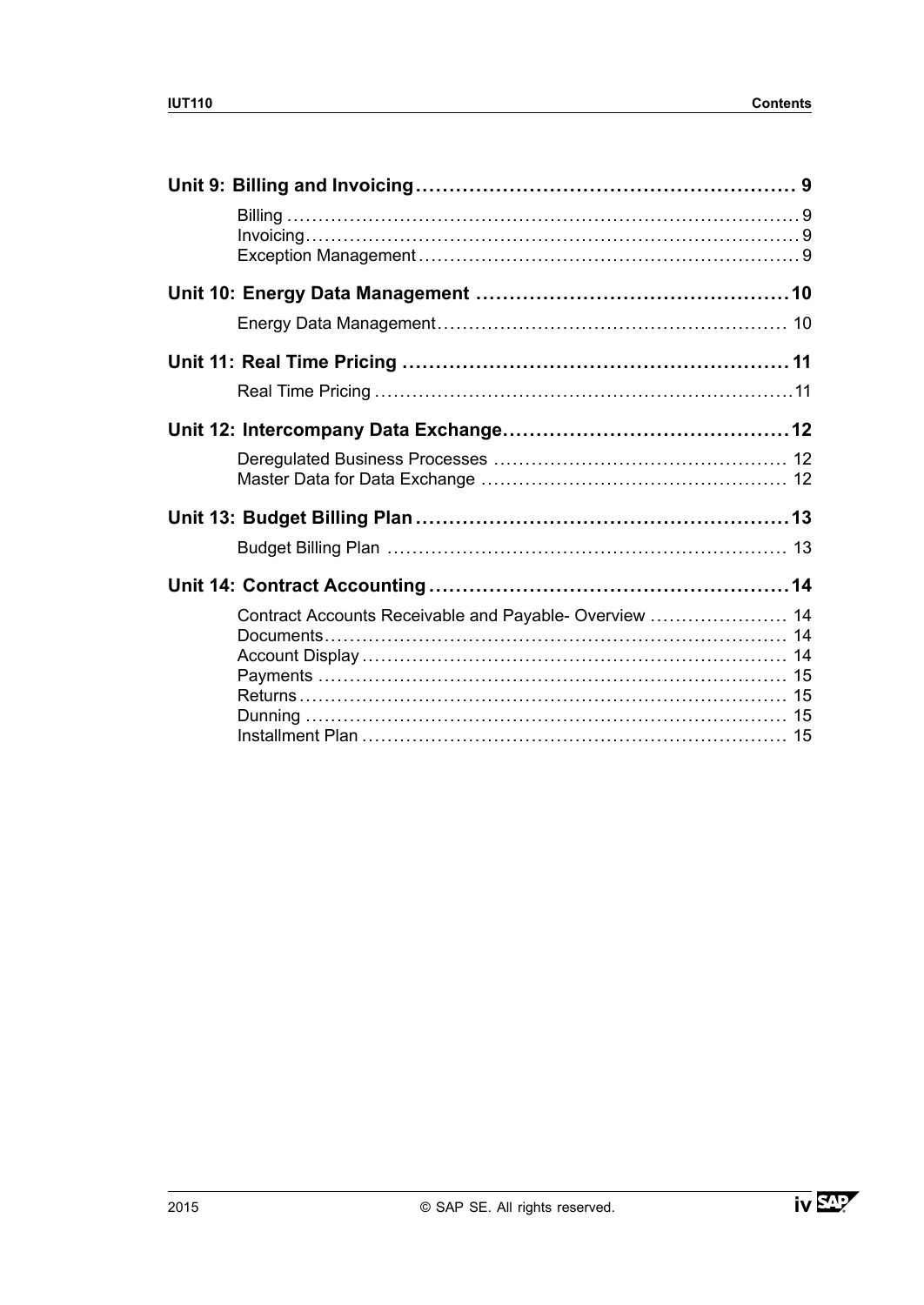# *Course Overview*

<span id="page-4-0"></span>IUT110 is designed to provide <sup>a</sup> high-level understanding of the major aspects of the SAP for Utilities solution. The participants will be able to understand how the industry solution integrates with the rest of the SAP solution, as well as how each area of the SAP for Utilities solution connects with each other. This course is designed to provide an overview of the total solution and is not <sup>a</sup> comprehensive view of the full solution and all functions available.

#### **Target Audience**

This course is intended for the following audiences:

- •Decision makers who use SAP Utilities to suppor<sup>t</sup> their business processes.
- •Project managers responsible for implementing SAP Utilities.
- •A project team implementing business processes with SAP Utilities.
- •Administrators who optimize processes in the SAP Utilities environment.
- •Consultants preparing to implement SAP Utilities.

#### **Course Prerequisites**

Required Knowledge

- •Basic knowledge of the SAP system (SAP01 SAP Overview).
- •Knowledge and experience of the business processes in <sup>a</sup> utility company.
- •Knowledge and experience of the Windows operating system environment.

#### **Course Goals**

This course will prepare the participant to:

- •The concep<sup>t</sup> of integrating SAP Utilities in SAP ERP.
- •About the business processes in the utilities industry.
- •How to use SAP Utilities in SAP ERP and implement it efficiently.

#### **Course Objectives**

- •Describe how SAP Utilities is integrated in the SAP ERP environment.
- •Perform the core business processes.
- •Explain the structure and function of processes.

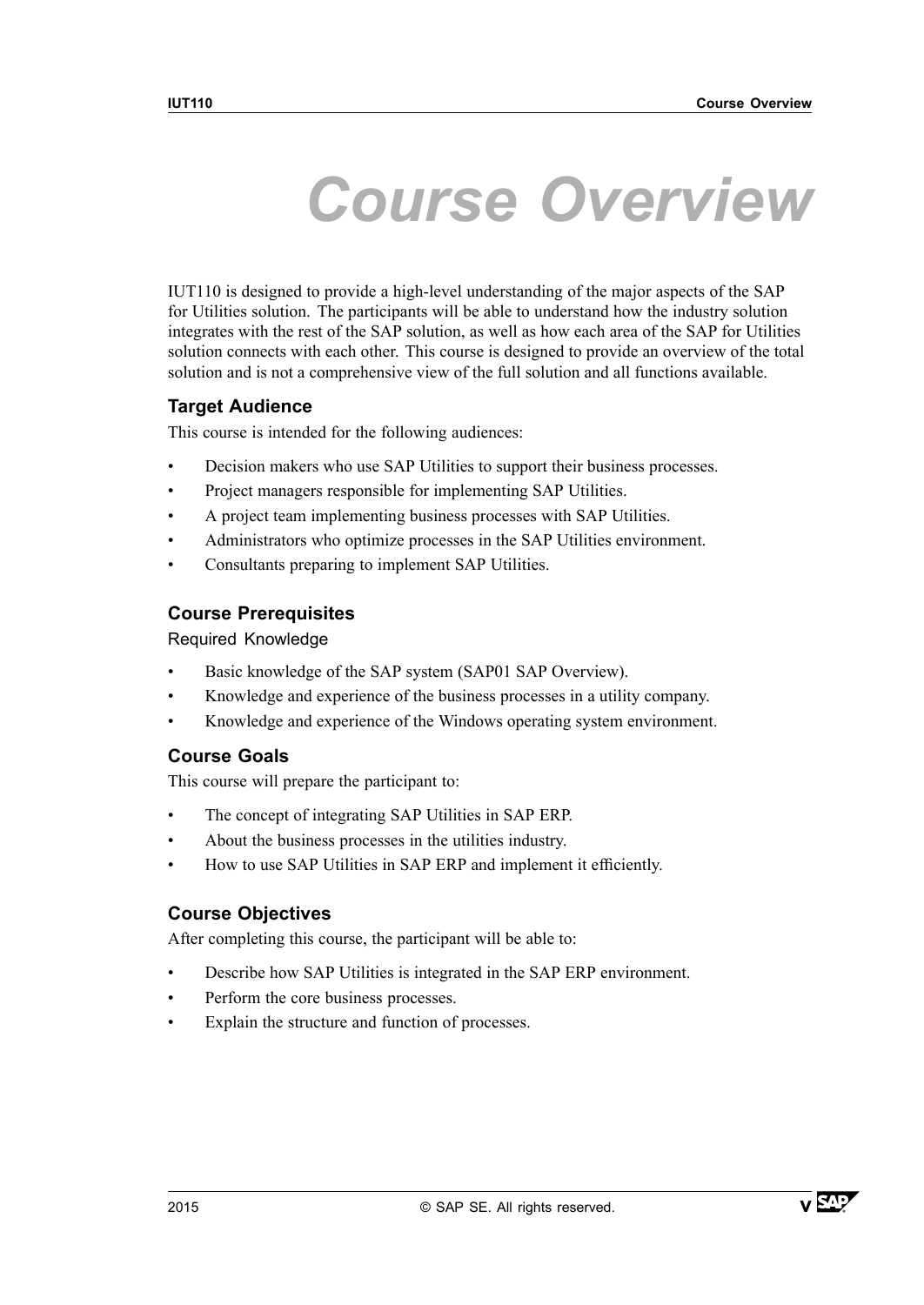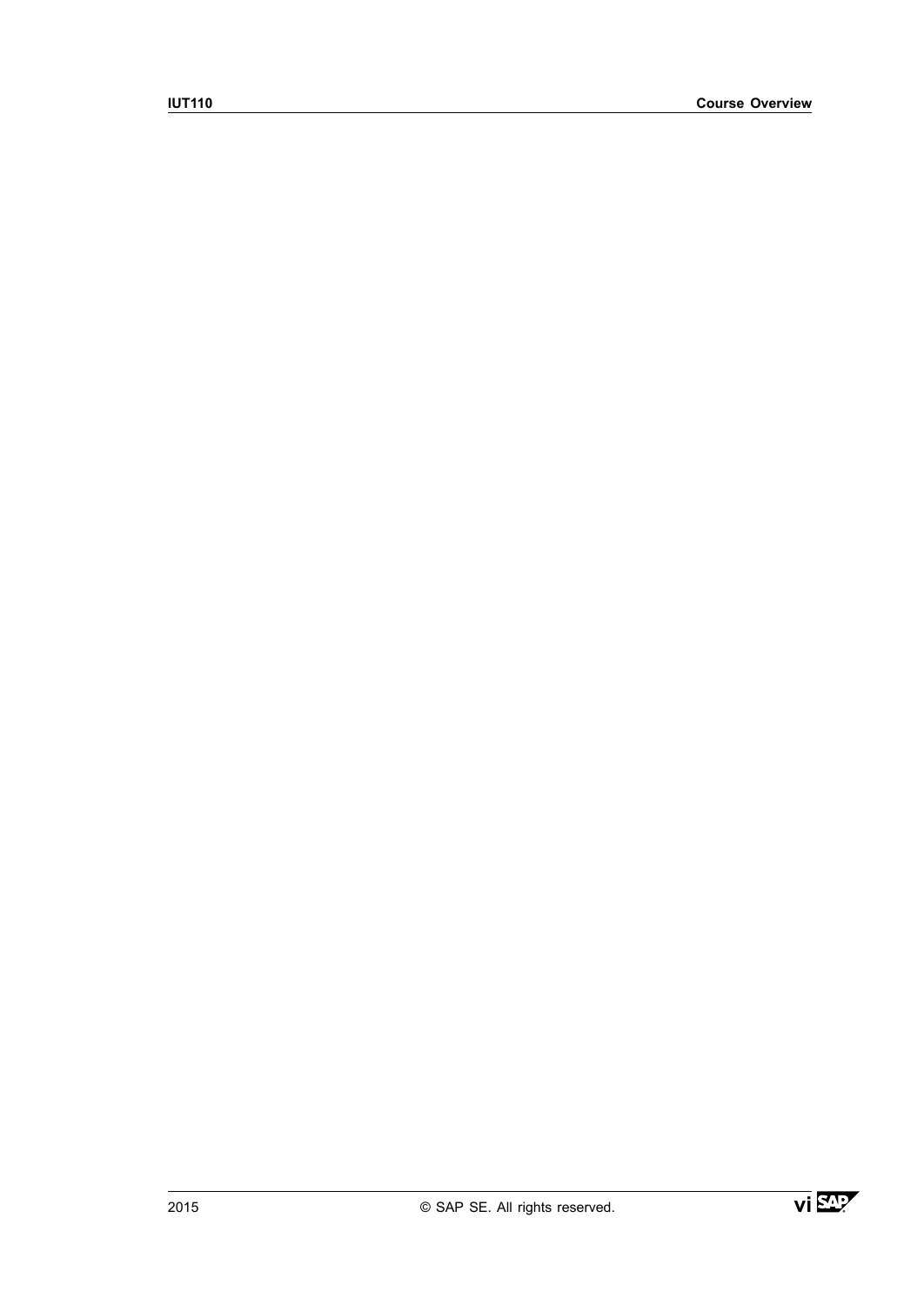# **Overview**

#### <span id="page-6-0"></span>**Unit Overview**

This unit is intended to give the participant an overview of the SAP for Utilities solution and its integration with the standard SAP solution.

### **Lesson: Overview**

#### **Lesson Objectives**

- •Describe the integration of SAP Utilities in SAP ERP.
- •Name the most important SAP ERP components and their roles in the utilities industry.
- •Describe the functions of SAP Utilities.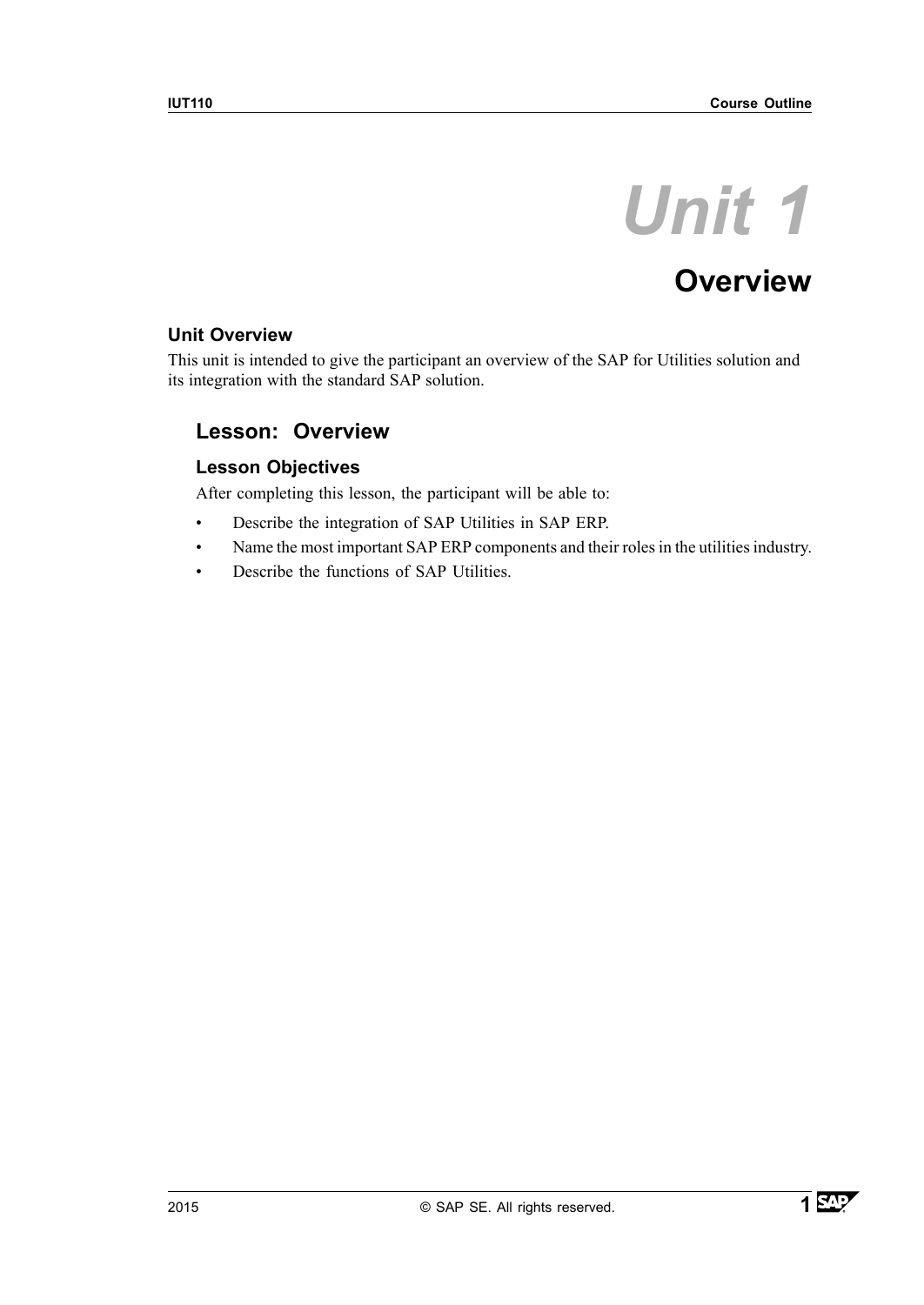

# **IC and Master Data**

#### <span id="page-7-0"></span>**Unit Overview**

This unit is designed to provide an overview of the master data objects used in CRB and to explain the features of the interaction center for customer service.

## **Lesson: IC and Master Data**

#### **Lesson Objectives**

- •Name the most important SAP Utilities objects.
- •Describe the range of applications supported in the interaction center.
- •Explain how to use the Interaction Center.
- •Execute some standard customer processes.
- •Create and utilize Customer contacts.
- •Create and utilize Interaction Records.

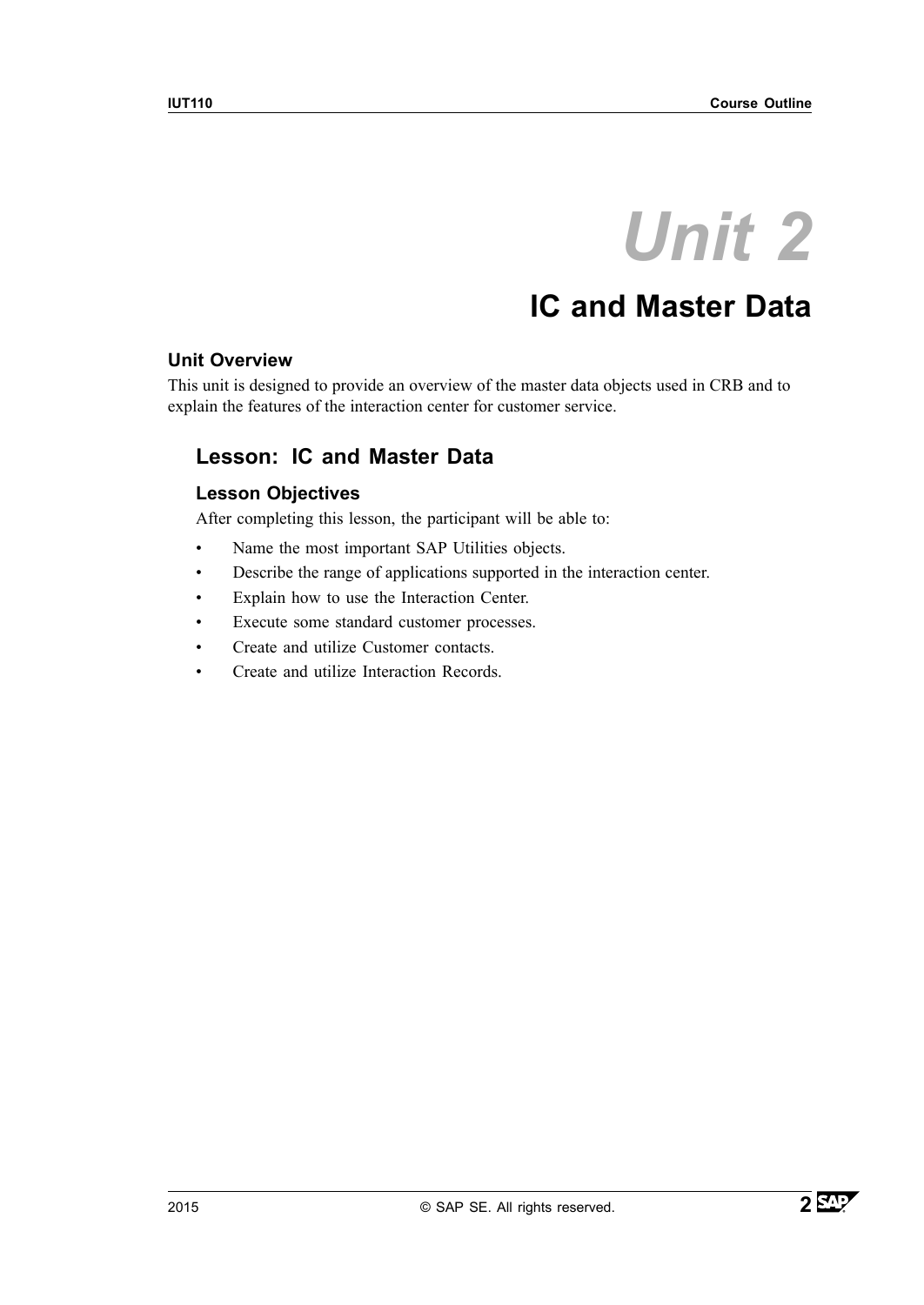

# **Move-In/Out**

#### <span id="page-8-0"></span>**Unit Overview**

This unit provides details about the solutions and processes to begin and end utility service in CRB.

## **Lesson: Move-In/Out**

#### **Lesson Objectives**

- •Describe the business processes Move-In, Move-Out, and Move-In/Out.
- •Describe the business processes New Contract, End Contract and Move Contract.
- •Execute the business processes Move-In, Move-Out, and Move-In/Out.
- •Explain the changes to the master data.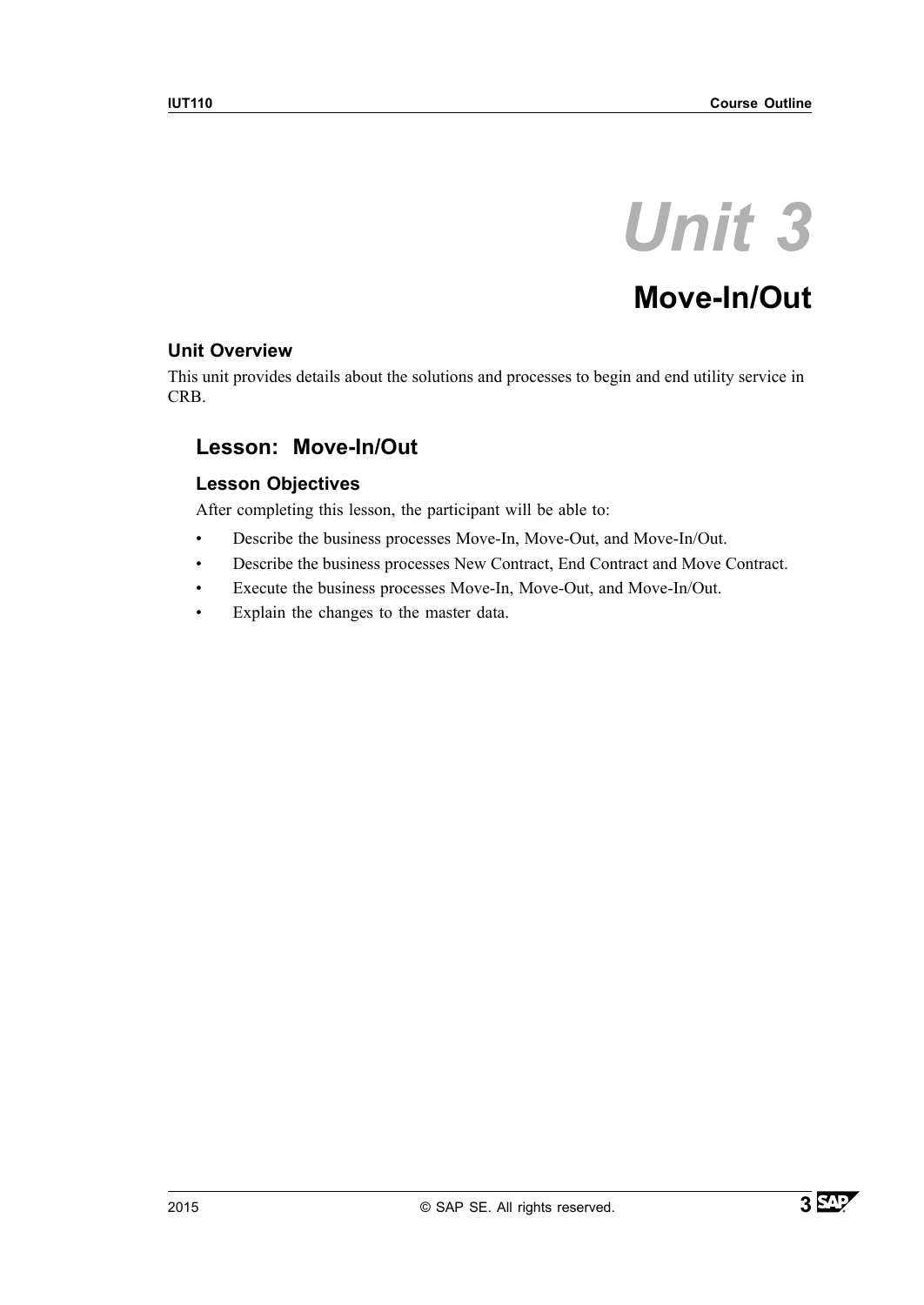

# **Work Management**

#### <span id="page-9-0"></span>**Unit Overview**

This unit describes the SAP for Utilities solution for initiating and managing service processes.

## **Lesson: Technical Objects in Work Management**

#### **Lesson Objectives**

After completing this lesson, the participant will be able to:

•Describe the tasks of Work Management

# **Lesson: Service Orders and Service Objects**

#### **Lesson Objectives**

After completing this lesson, the participant will be able to:

- •Describe service order functions.
- •Use service orders in utilities industry processes.

## **Lesson: Service Products**

#### **Lesson Objectives**

After completing this lesson, the participant will be able to:

- •Understand the concep<sup>t</sup> of service products.
- •Describe the usage of service products within work management.

## **Lesson: Interfaces to External Systems**

#### **Lesson Objectives**

After completing this lesson, the participant will be able to:

•List the most important interface of Work Management.

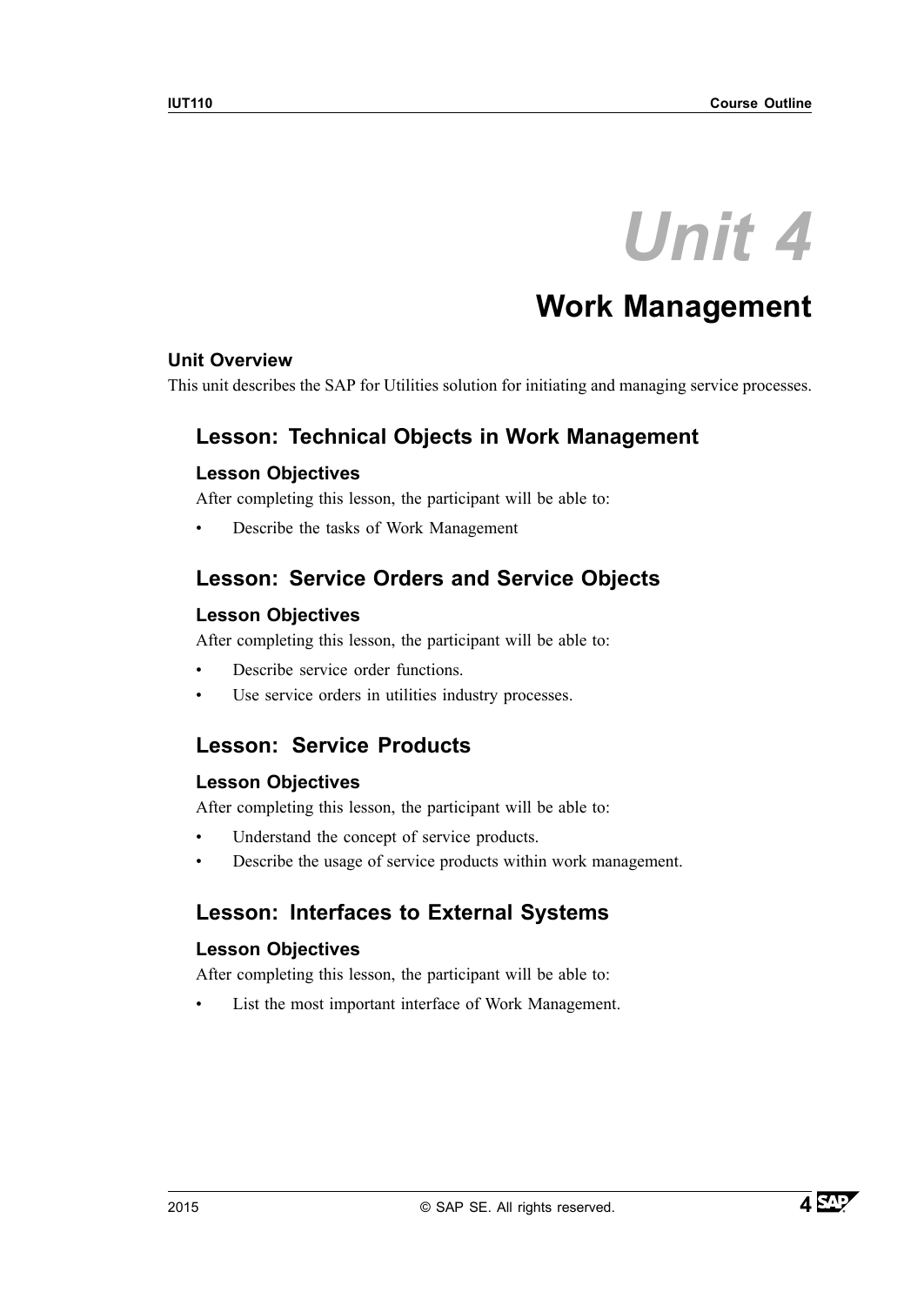# **Device Technology**

#### <span id="page-10-0"></span>**Unit Overview**

This unit gives the participant an overview of the concepts used to manage meters and other devices in CRB.

## **Lesson: Device Category**

#### **Lesson Objectives**

After completing this lesson, the participant will be able to:

- •Describe the tasks of the device category.
- •Explain how the device category is integrated into the ECC logistics module.

### **Lesson: Device and Register**

#### **Lesson Objectives**

After completing this lesson, the participant will be able to:

- •Explain how the device is integrated into the ECC logistics module.
- •Explain the relationship between devices and registers.

## **Lesson: Device History**

#### **Lesson Objectives**

After completing this lesson, the participant will be able to:

- •Explain the information recorded within <sup>a</sup> device.
- •View various transactions recorded for the device.

### **Lesson: Device Inspection**

#### **Lesson Objectives**

After completing this lesson, the participant will be able to:

•Explain the device inspection process.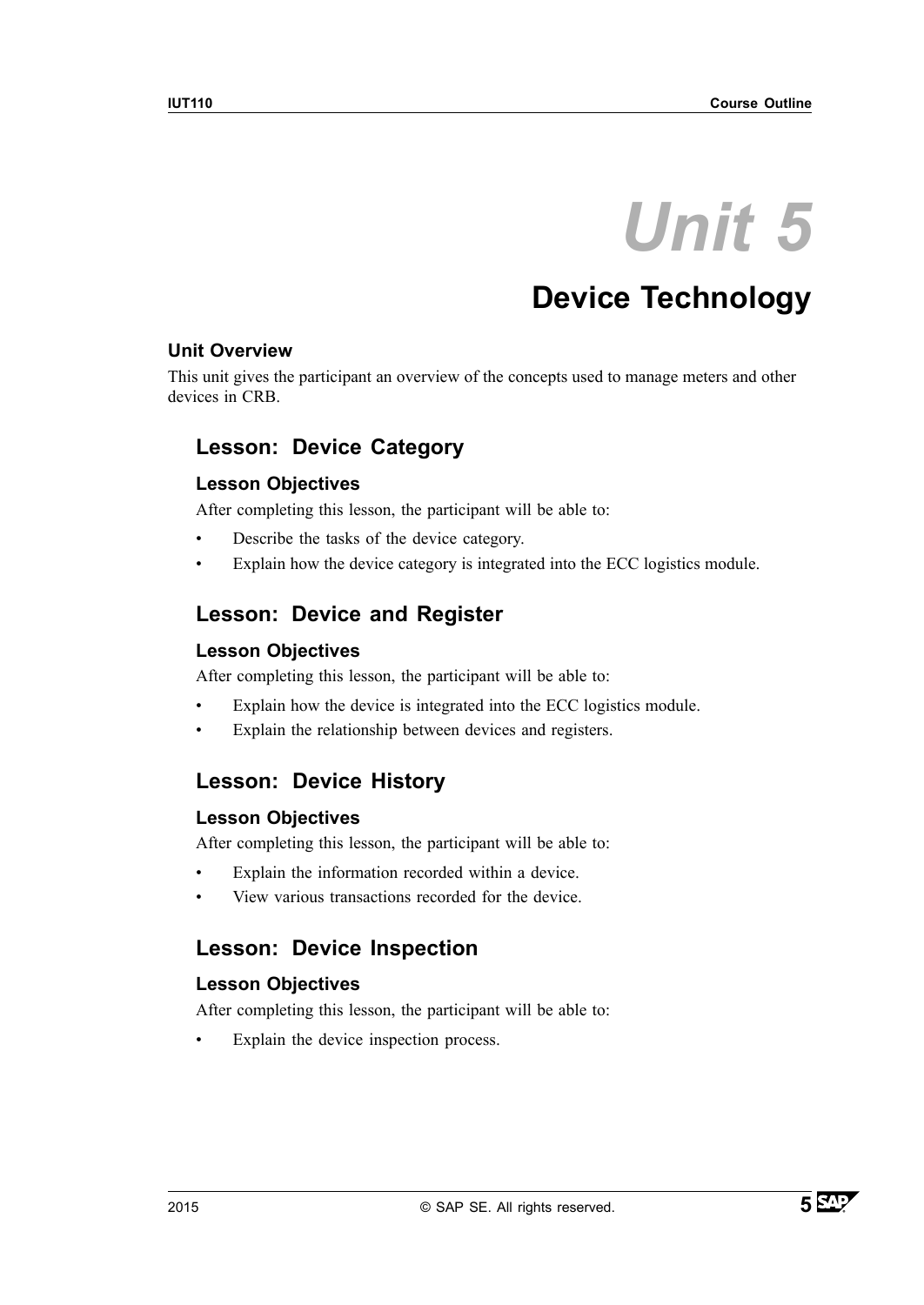

# **Device Installation**

#### <span id="page-11-0"></span>**Unit Overview**

This unit describes the processes available for installing into and removing devices from their locations.

### **Lesson: Installation / Removal / Replacement**

#### **Lesson Objectives**

After completing this lesson, the participant will be able to:

- • Describe and perform device installation, removal, and replacement. You will also be able to describe how these functions are integrated with the Service Management (SM) application component.
- • Explain the relationship between the connection object, the device location, and the device, and how they are integrated in the Plant Maintenance (PM) application component.
- •Update CRB to reflect the changes executed by the technician.

### **Lesson: Installation Structure**

#### **Lesson Objectives**

After completing this lesson, the participant will be able to:

•Display devices of an installation and describe the installation structure.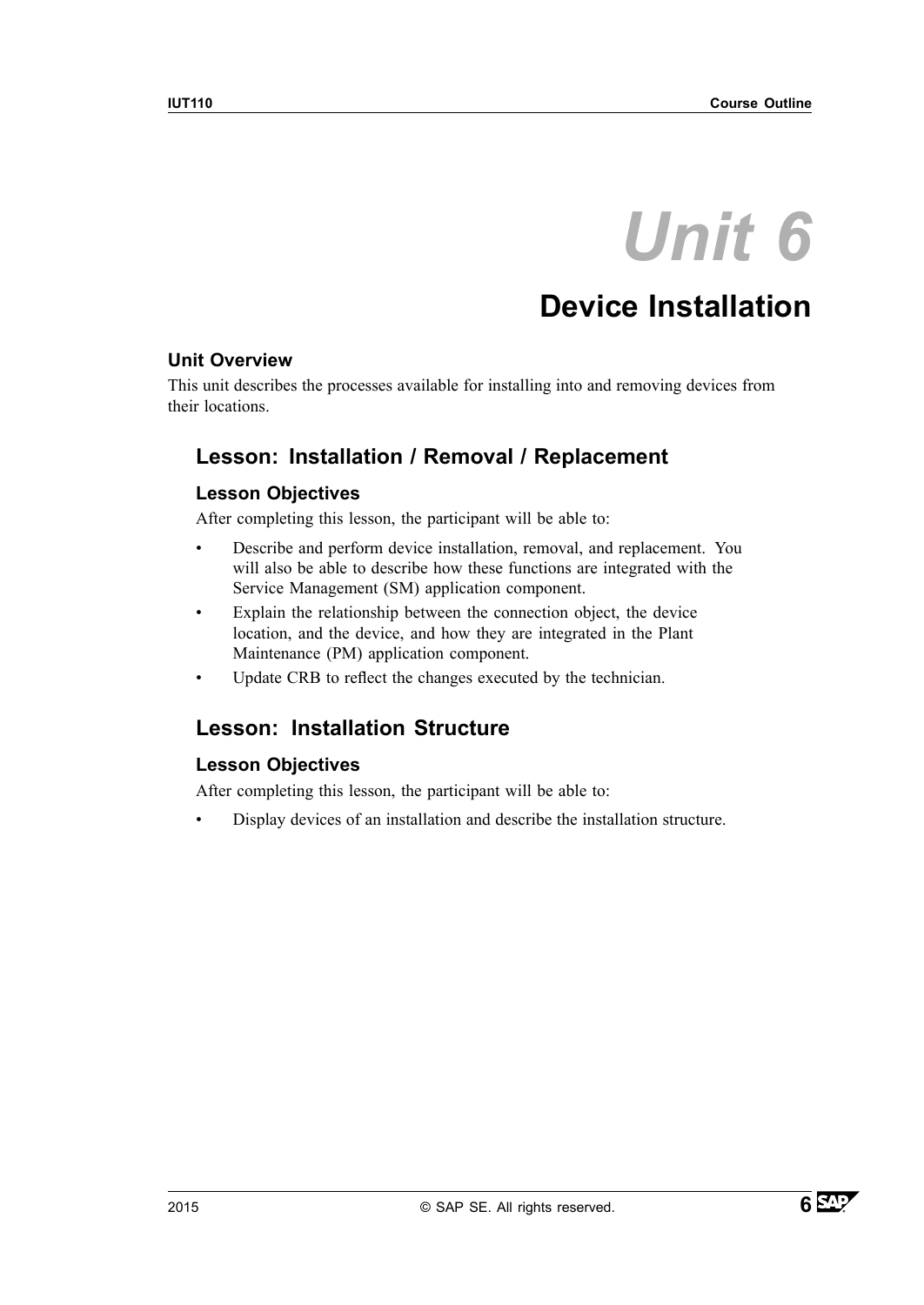

# **Meter Reading**

#### <span id="page-12-0"></span>**Unit Overview**

This unit provides an overview of the tools for managing the meter reading schedule and the processes for entering meter readings in CRB.

## **Lesson: Meter Reading Organization**

#### **Lesson Objectives**

After completing this lesson, the participant will be able to:

- •Understand the types of meter readings used in SAP.
- •Explain the usage of scheduling and the purpose of <sup>a</sup> street route.

## **Lesson: Meter Reading Process**

#### **Lesson Objectives**

After completing this lesson, the participant will be able to:

- •Understand the function of meter reading orders and create them.
- •Execute the meter reading monitoring transaction.

# **Lesson: Special Meter Reading Functions**

#### **Lesson Objectives**

- •Describe how meter readings can be entered online by customers.
- •Describe how AMI affects the meter reading process.
- •Execute meter reading reversal.

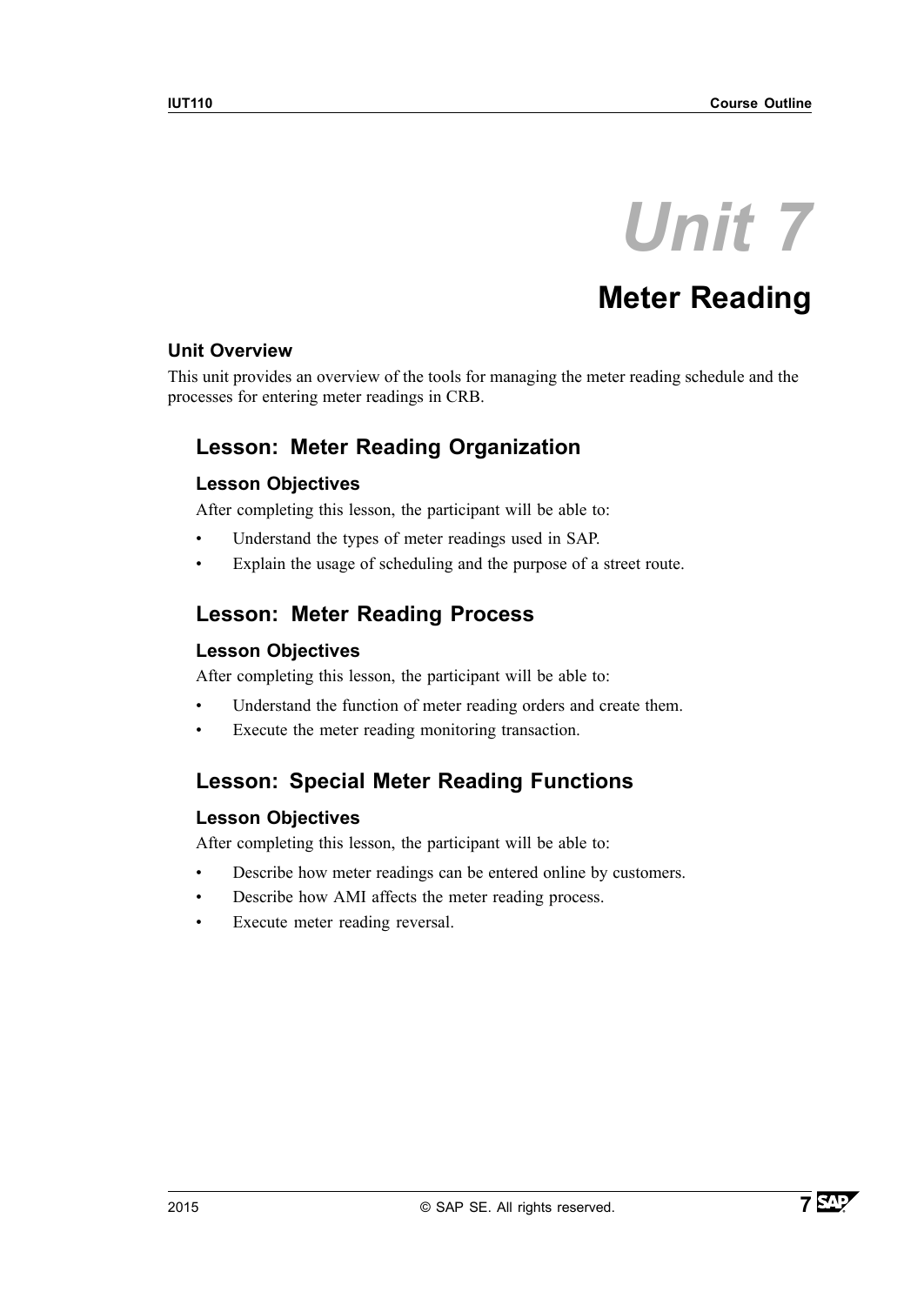

# **Billing Master Data**

#### <span id="page-13-0"></span>**Unit Overview**

This unit describes the master data used in defining the rates and tariffs in CRB.

# **Lesson: Billing Master Data**

### **Lesson Objectives**

- •Explain the function of rate master data
- •Explain the concep<sup>t</sup> of rate structure
- •Describe rate allocation

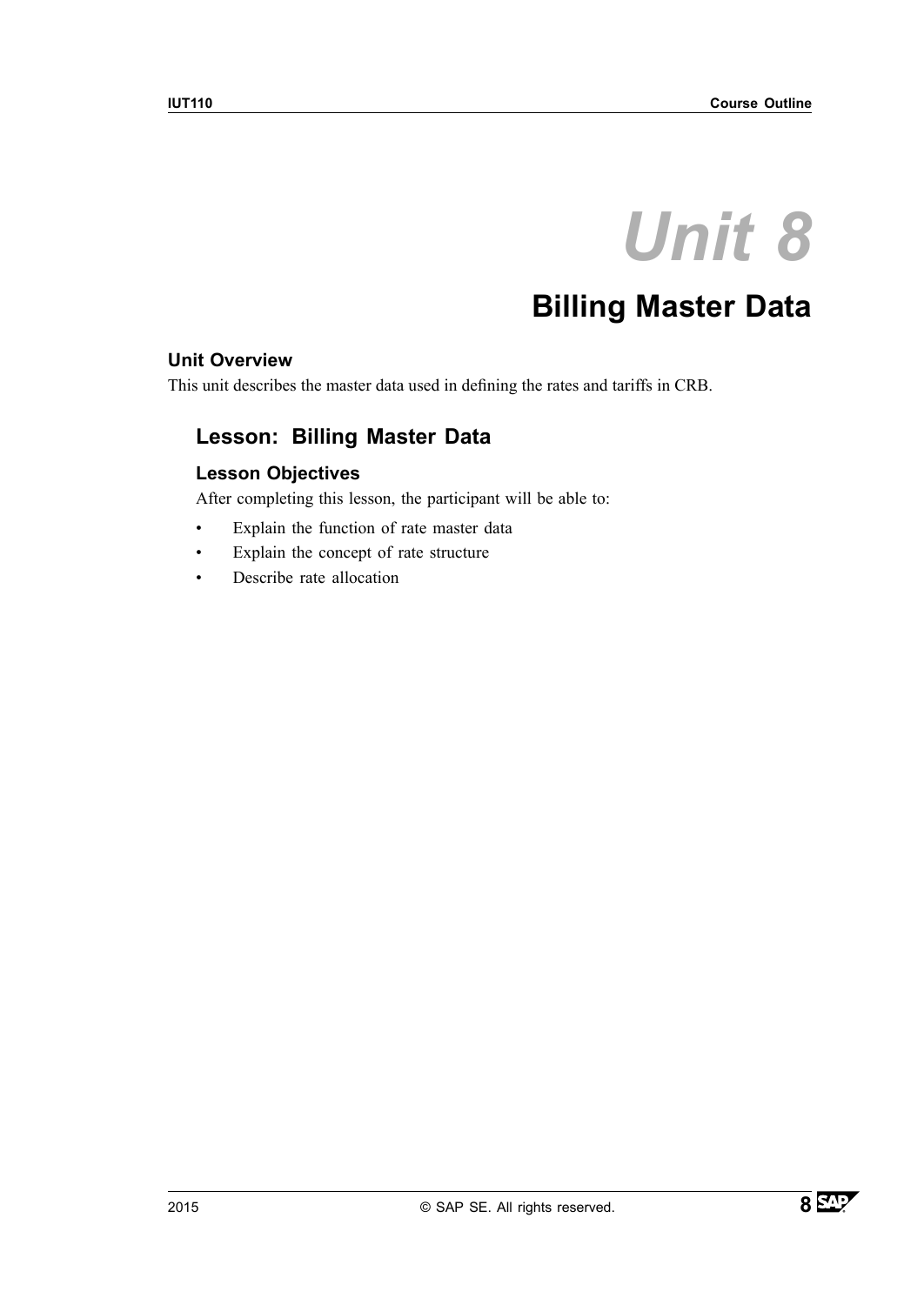# **Billing and Invoicing**

#### <span id="page-14-0"></span>**Unit Overview**

This unit describes the billing and invoicing processes in CRB as well as the tools for managing exceptions to the processes.

### **Lesson: Billing**

#### **Lesson Objectives**

After completing this lesson, the participant will be able to:

- •Describe the billing process including simulation.
- •Explain the purpose of manual billing
- •Explain the functions of outsorting and billing reversal

## **Lesson: Invoicing**

#### **Lesson Objectives**

After completing this lesson, the participant will be able to:

- •Describe the invoicing process including the tasks and features.
- •Identify special features of invoicing.
- •Explain the use of invoicing documents.

#### **Lesson: Exception Management**

#### **Lesson Objectives**

After completing this lesson, the participant will be able to:

•Describe the features of exception management.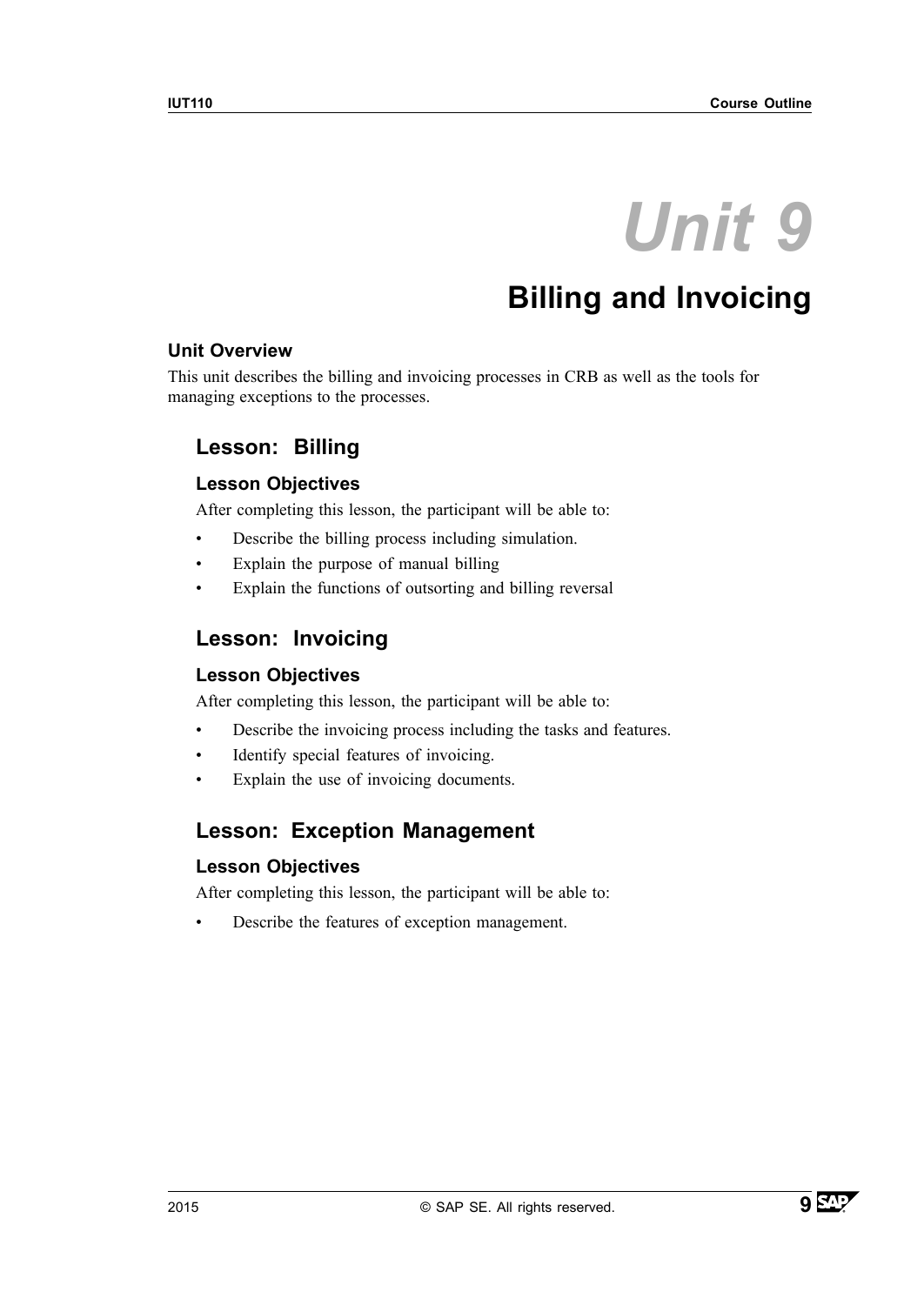# **Energy Data Management**

#### <span id="page-15-0"></span>**Unit Overview**

This unit gives an overview of the CRB functions used in processing interval data.

## **Lesson: Energy Data Management**

#### **Lesson Objectives**

- •Describe functions and content of EDM.
- •Describe the components that make up profiles.
- •Explain how profiles are allocated to the master data.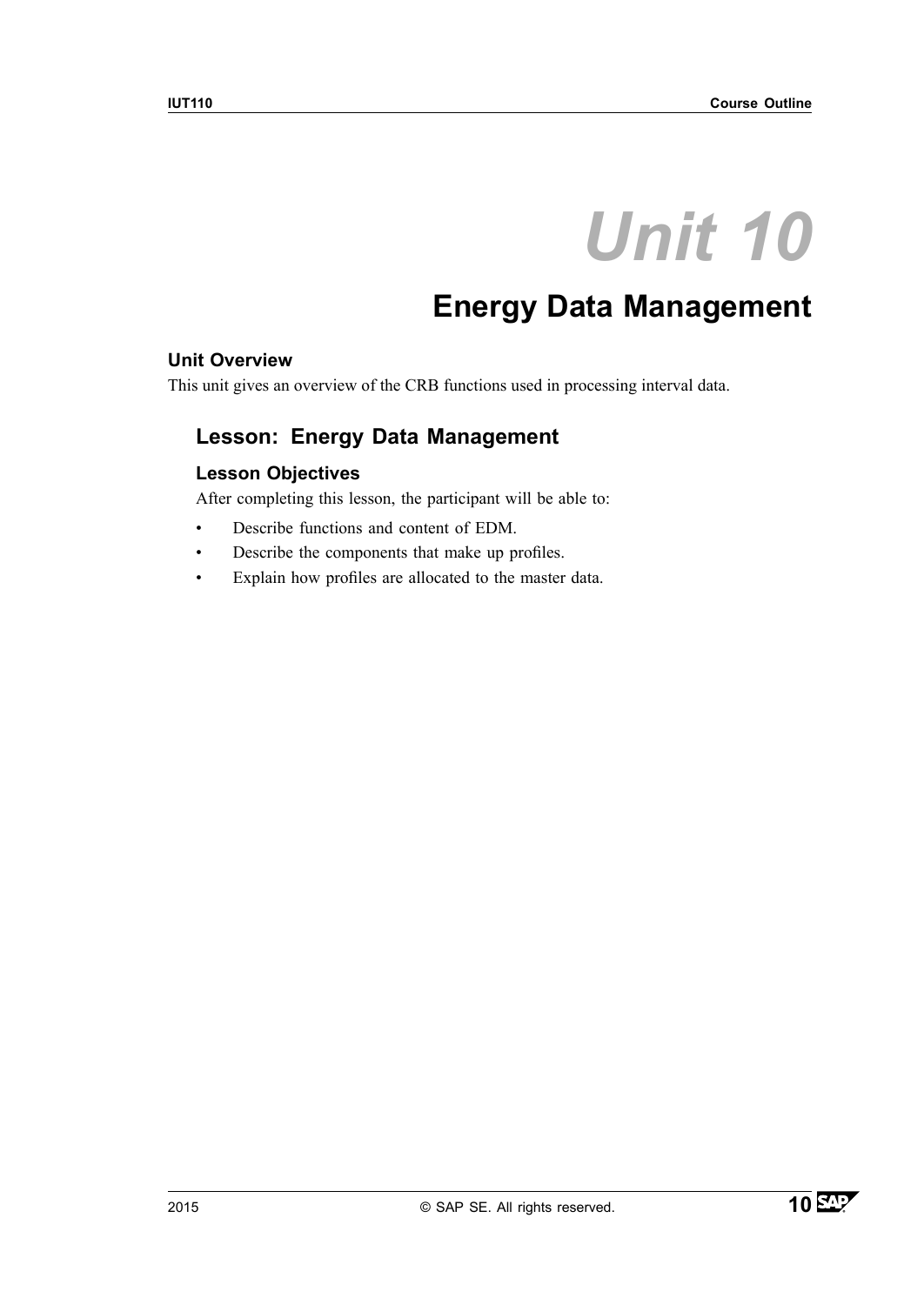# **Real Time Pricing**

#### <span id="page-16-0"></span>**Unit Overview**

This unit provides an overview of the CRB functionality to suppor<sup>t</sup> real time pricing.

# **Lesson: Real Time Pricing**

#### **Lesson Objectives**

- •Describe the Real-Time-Pricing interface and its components.
- •Explain the connection of the RTP interface to SAP Utilities billing.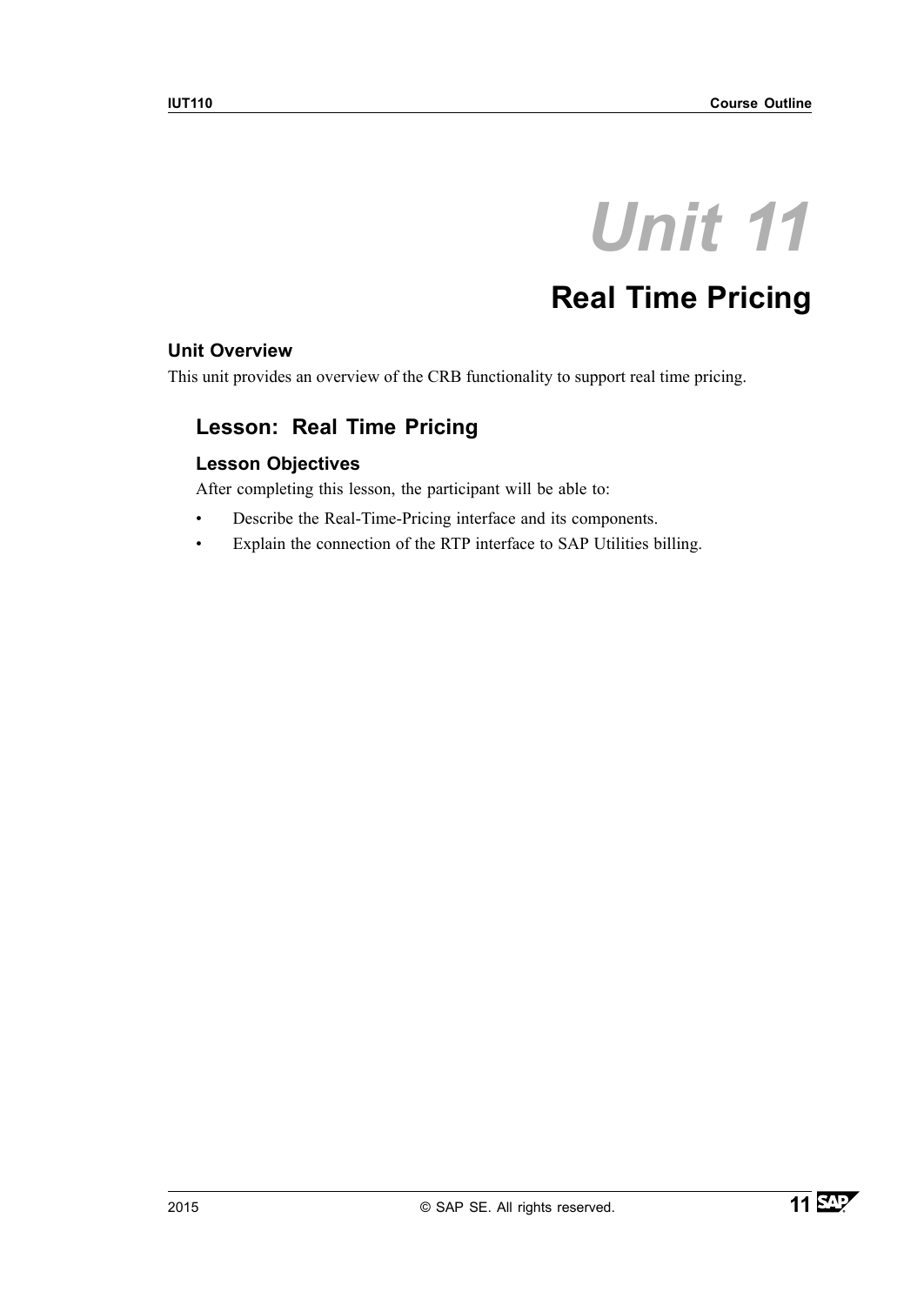# **Intercompany Data Exchange**

#### <span id="page-17-0"></span>**Unit Overview**

This unit describes the business processes and master data which suppor<sup>t</sup> the exchange of data between companies in <sup>a</sup> deregulated marketplace.

# **Lesson: Deregulated Business Processes**

#### **Lesson Objectives**

After completing this lesson, the participant will be able to:

•Describe the mapping of deregulated processes in SAP for Utilities

# **Lesson: Master Data for Data Exchange**

#### **Lesson Objectives**

- • Understand the master data objects used for processing data exchange between market participants
- •Describe the relations between these objects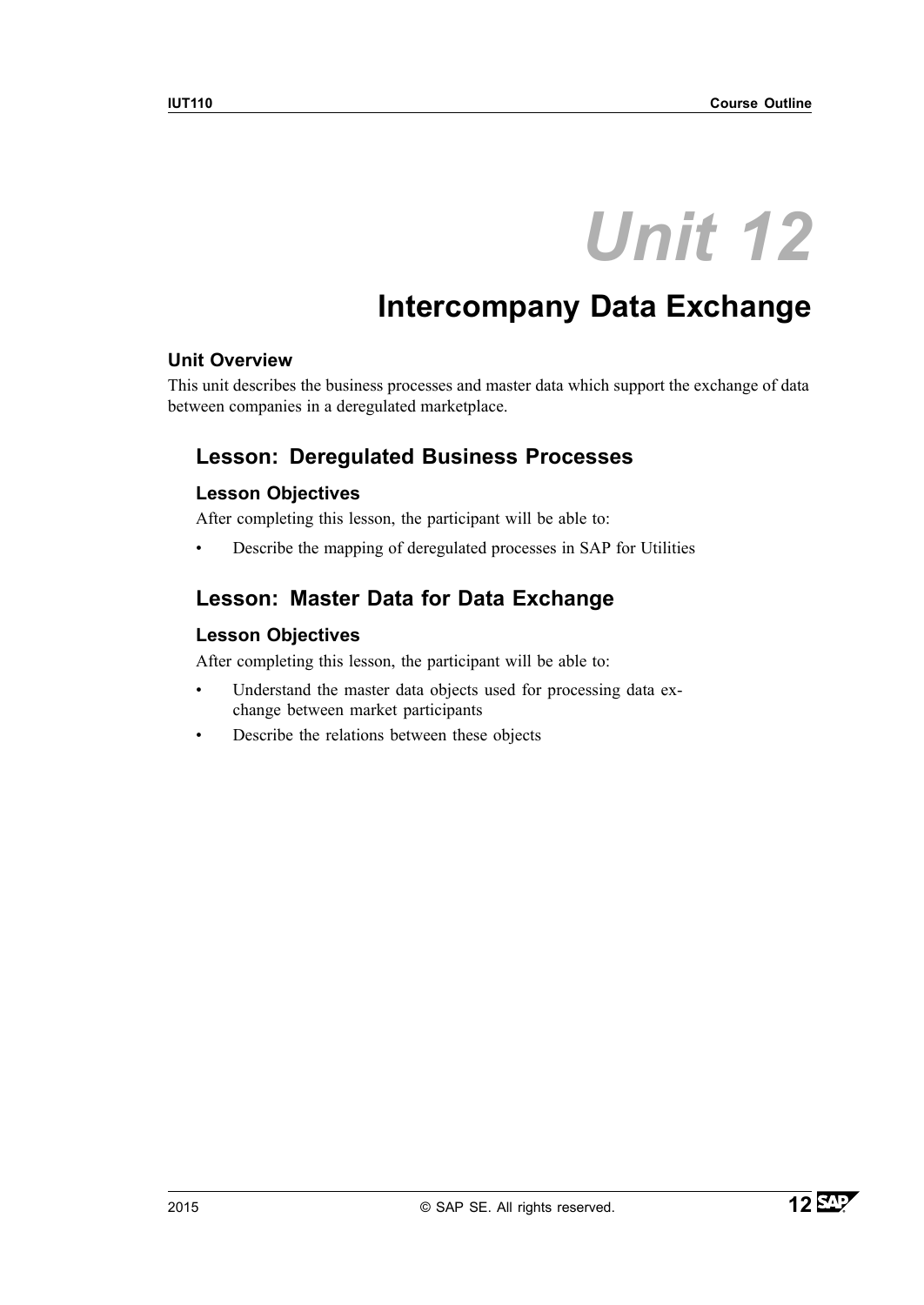# **Budget Billing Plan**

#### <span id="page-18-0"></span>**Unit Overview**

This unit describes the options available in CRB for processing paymen<sup>t</sup> plans for billing.

# **Lesson: Budget Billing Plan**

#### **Lesson Objectives**

- •Explain the difference between <sup>a</sup> budget billing plan and <sup>a</sup> paymen<sup>t</sup> plan.
- •Create and change budget billing plans.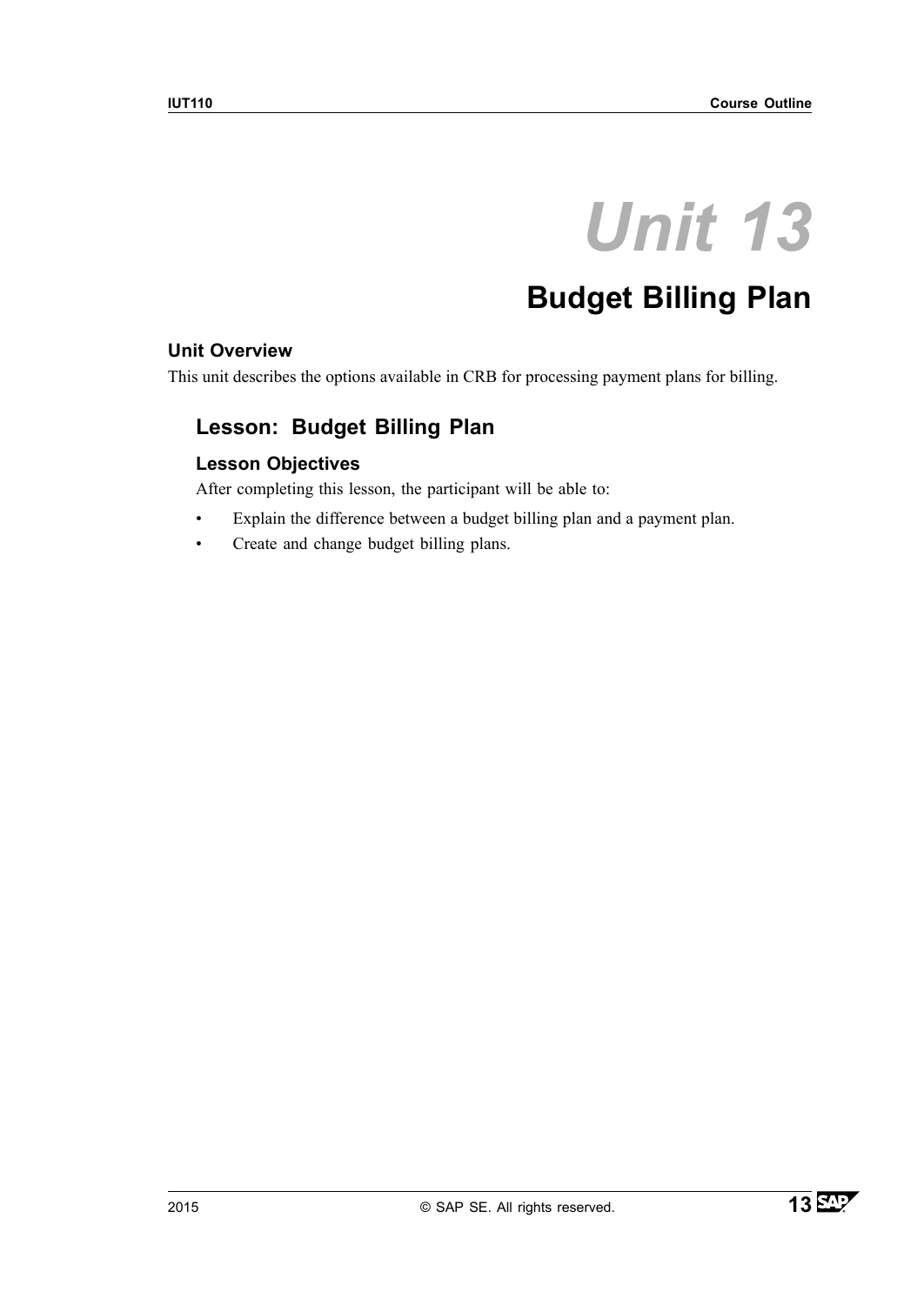# **Contract Accounting**

#### <span id="page-19-0"></span>**Unit Overview**

This unit provides an overview of the functions available to suppor<sup>t</sup> customer financial managemen<sup>t</sup> in CRB.

## **Lesson: Contract Accounts Receivable and Payable- Overview**

#### **Lesson Objectives**

After completing this lesson, the participant will be able to:

- •Understand the integration of FI-CA into the SAP for Utilities solution.
- •Identify the master data used in FI-CA.
- •Understand the open item lifecycle.

## **Lesson: Documents**

#### **Lesson Objectives**

After completing this lesson, the participant will be able to:

- •Describe the document structure in contract accounts receivable and payable.
- •Explain some common business transactions in FI-CA and perform them in the system

# **Lesson: Account Display**

#### **Lesson Objectives**

- •Analyze the development of <sup>a</sup> contract account.
- •Provide information on the items of <sup>a</sup> contract account.
- •Use the navigation options in the account balance display.